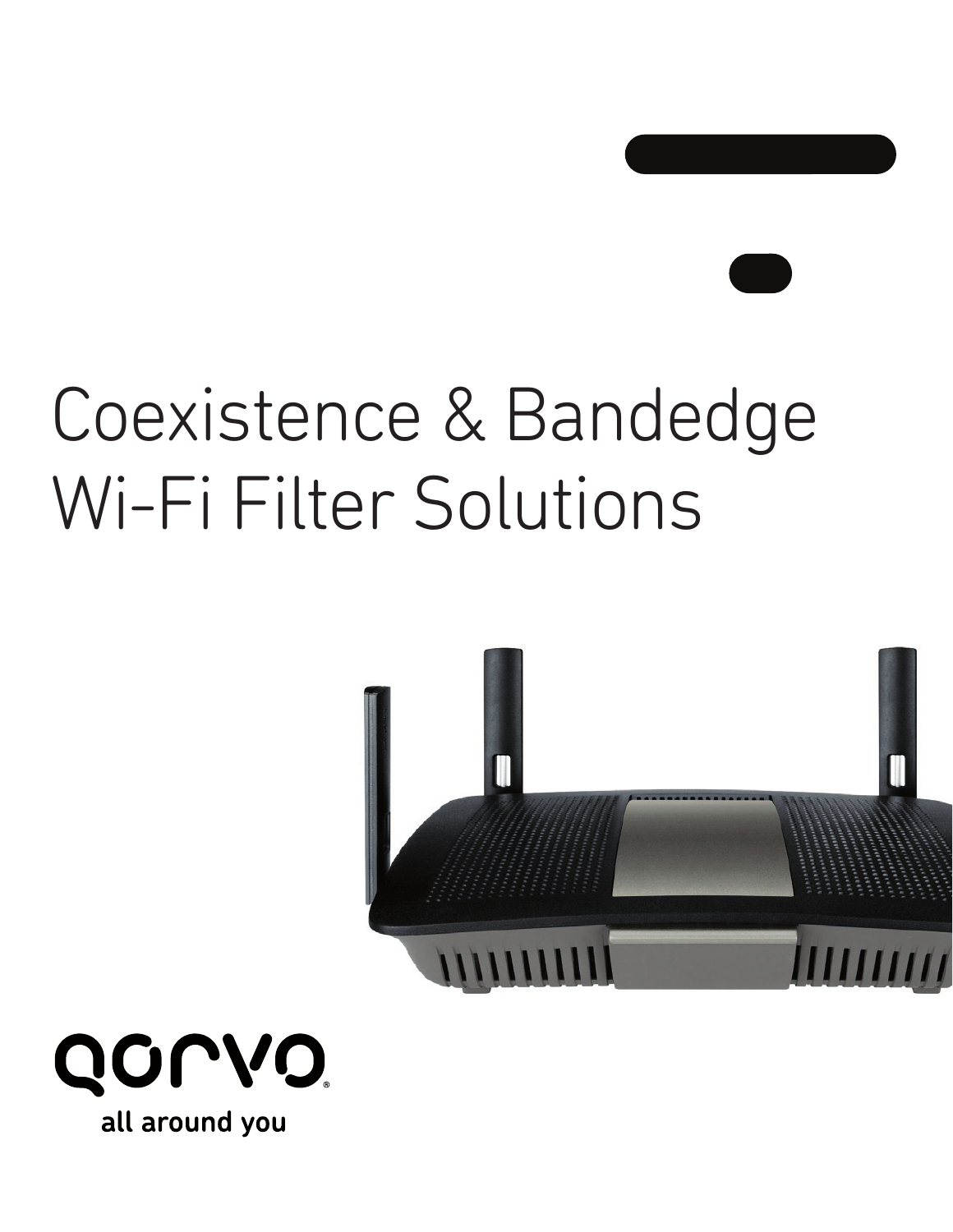# Leveraging Qorvo® Filter Technology for Coexistence

As LTE deployments accelerate worldwide, Qorvo's LowDrift™ filters are solving LTE coexistence issues. For example, the 2400-2482MHz spectrum used by Wi-Fi lies between bands 40 and 41, which are used to deliver TDD-LTE service in China. The upper edge of band 40 (2400MHz) directly abuts the Wi-Fi spectrum, with no transition band at all. Solving this Wi-Fi coexistence challenge requires RF filters that are capable of rejecting closely adjacent frequencies.

## **Spectrum Example of Asia & EMEA**



## Breakthrough Filter Performance

Qorvo's LowDrift BAW filter technologies enable system designers to solve band coexistence problems which are unaddressed by any other technology. As more LTE bands are squeezed into the crowded global RF spectrum, the space between bands is shrinking. In some cases, the transition between the passband and stopband is as small as 2MHz, which makes it almost impossible to meet requirements using traditional filter technologies. That's because the variation in filter response, which is dominated by temperature drift, can exceed the width of the transition band itself. The result is unacceptable interference, high insertion loss, or both.



#### Qorvo's new advanced LowDrift BAW technology

filters dramatically reduce temperature sensitivity for some of today's most challenging interference specifications. They combine low insertion loss with extremely precise selectivity. Using temperature-compensated filters, operators and manufacturers can deliver higher speeds and greater bandwidth by utilizing spectrum that might be lost with older filtering technologies.

| <b>Band</b> | <b>Description</b>                              | <b>Filter</b><br><b>Technology</b> | <b>Size</b><br>(mm) | <b>Features</b>                                                                                      | Part<br><b>Number</b> |
|-------------|-------------------------------------------------|------------------------------------|---------------------|------------------------------------------------------------------------------------------------------|-----------------------|
| Wi-Fi       | 2.4GHz Bandpass Filter, Wi-Fi/LTE Coexist       | <b>LowDrift BAW</b>                | 1.4x1.2             | Supports Wi-Fi Ch1-13, Temp -40 to 95°C                                                              | 885017                |
| Wi-Fi       | 2.4GHz Bandpass Filter, Wi-Fi/LTE Coexist       | LowDrift BAW                       | $1.4 \times 1.2$    | Supports Wi-Fi Ch1-13, +28dBm Avg MCS7, High Rejection<br>in B38/40, Hermetic MSL0, Temp -40 to 95°C | 885062                |
| Wi-Fi       | 2.4GHz Bandpass Filter, Wi-Fi/LTE Coexist       | LowDrift BAW                       | $1.4 \times 1.2$    | Supports Wi-Fi Ch1-13, +29dBm Avg MCS7, High Rejection<br>in B7/41, Hermetic MSL0, Temp -40 to 95°C  | 885071                |
| Wi-Fi       | 2.4GHz Bandpass Filter, Wi-Fi/LTE Coexist       | LowDrift BAW                       | $1.1 \times 0.9$    | Supports Wi-Fi Ch1-13, Industry's Smallest Package,<br>+28dBm MCS7, Temp -40 to 95°C                 | 885128                |
| Wi-Fi       | 2.4GHz Notch/Bandstop Filter, Wi-Fi/LTE Coexist | LowDrift BAW                       | 1.7x1.3             | Rejects 2.4GHz Wi-Fi, +28dBm Avg MCS7                                                                | 885008                |
| Wi-Fi       | 2.4GHz Notch/Bandstop Filter, Wi-Fi/LTE Coexist | LowDrift BAW                       | $1.7 \times 1.3$    | Rejects 2.4GHz Wi-Fi/BT, +28dBm Avg MCS7                                                             | 885010                |
| Wi-Fi       | 2.4GHz Diplexer, Wi-Fi Extractor                | LowDrift BAW                       | $1.7 \times 1.3$    | Single Antenna Port, Diplexing LTE/Wi-Fi, Antenna Wi-Fi<br><b>Extraction Bandpass + Bandstop</b>     | 885137                |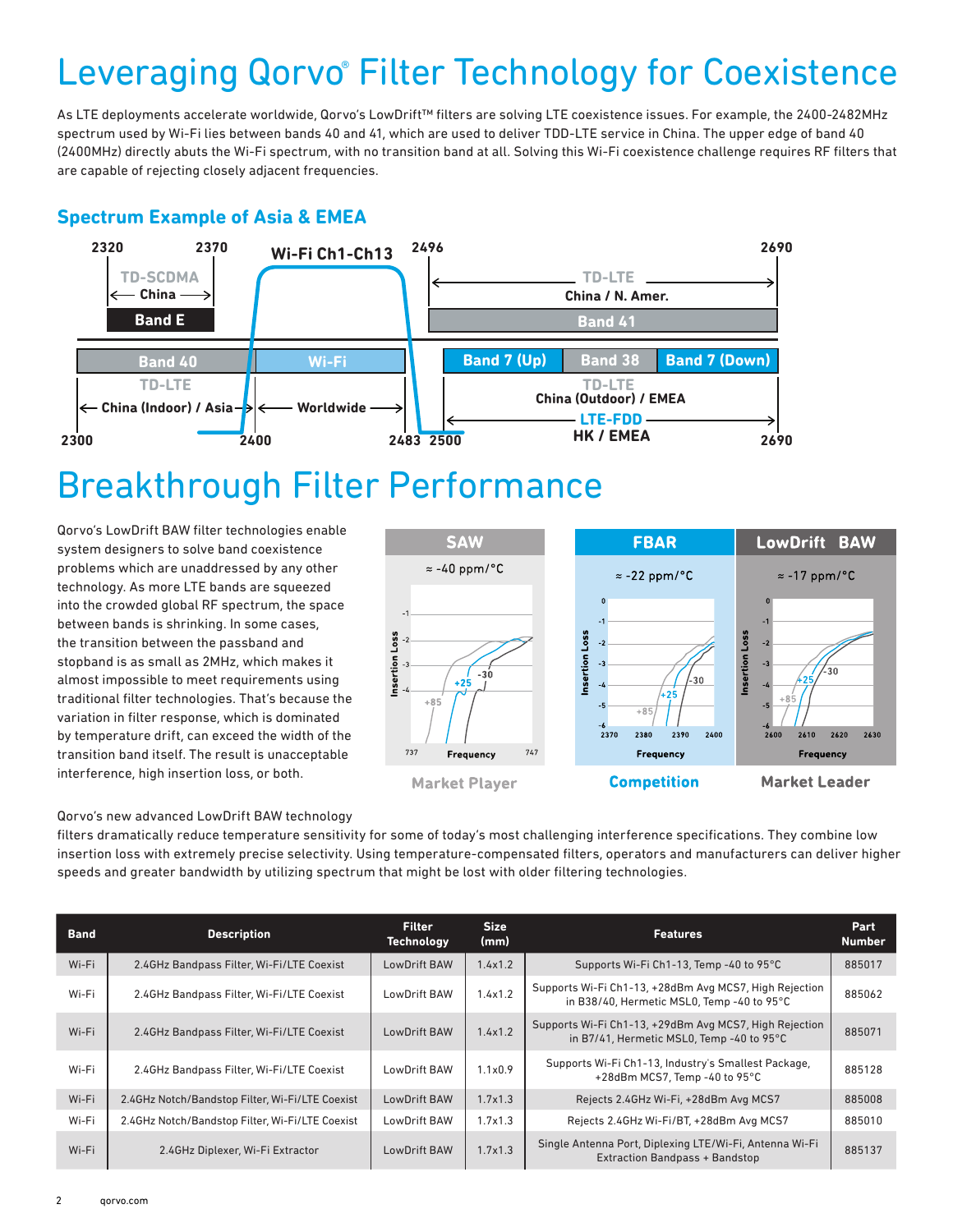# Leveraging Qorvo Filter Technology for Bandedge

Wi-Fi operates between 2400MHz (Ch1) to 2473MHz (Ch11). Using Qorvo LowDrift BAW technology allows Wi-Fi transmitters to operate close to the upper and lower FCC bandedge frequencies of 2390MHz and 2483.5MHz. Qorvo advanced filter technology not only allows optimum system performance over temperature but also enables customers to meet the latest FCC requirements of Wi-Fi systems.

## **Spectrum Example of Wi-Fi & Bandedge**



## Expanding Wi-Fi Bandedge Performance

Qorvo's high power Bulk Acoustic Wave (BAW) bandedge filters have extremely steep skirts, simultaneously exhibiting low insertion loss in the Wi-Fi band and high rejection in both the bandedge and adjacent LTE/TD-LTE bands. Adding Qorvo Wi-Fi bandedge filters increases full channel performance. Manufacturers can deliver higher power equally increasing customer speeds and bandwidth by utilizing spectrum that might be lost.

### **Wi-Fi/LTE System Models** (with/without bandedge filters)



- Extend range in Ch1 and Ch11 by 2-3 times
- FCC compliance up to +28dBm per chain
- Improve system throughput by >15%
- Enable Mu-MIMO with less co-channel interface





• Ch1 to Ch11/12 FCC compliant without backoff

• 3 to 6dB Ch1 & Ch11 back-off to meet FCC

| <b>Band</b> | <b>Description</b>                        | <b>Filter</b><br><b>Technology</b> | <b>Size</b><br>(mm) | <b>Features</b>                                                                                             | Part<br><b>Number</b> |
|-------------|-------------------------------------------|------------------------------------|---------------------|-------------------------------------------------------------------------------------------------------------|-----------------------|
| Wi-Fi       | 2.4GHz Bandpass Filter<br>Wi-Fi Bandedge  | LowDrift BAW                       | $1.7 \times 1.3$    | Supports Wi-Fi Ch1-11, +28dBm MCS7, Bandedge Rejection<br>2390 & 2483.5MHz, Hermetic MSL0, Temp -40 to 95°C | 885070                |
| Wi-Fi       | 2.4GHz Bandpass Filter<br>Wi-Fi Bandedge  | LowDrift BAW                       | 1.7x1.3             | Supports Wi-Fi Ch1-12, +28dBm MCS7, Bandedge Rejection<br>2390 & 2483.5MHz, Temp -40 to 95°C                | 885135                |
| Wi-Fi       | 2.4GHz Band Pass Filter<br>Wi-Fi Bandedge | LowDrift BAW                       | $1.1 \times 0.9$    | Supports Wi-Fi Ch1-11, +28dBm MCS7, Bandedge Rejection<br>2390 & 2483.5MHz, Temp -40 to 95°C                | 885136                |